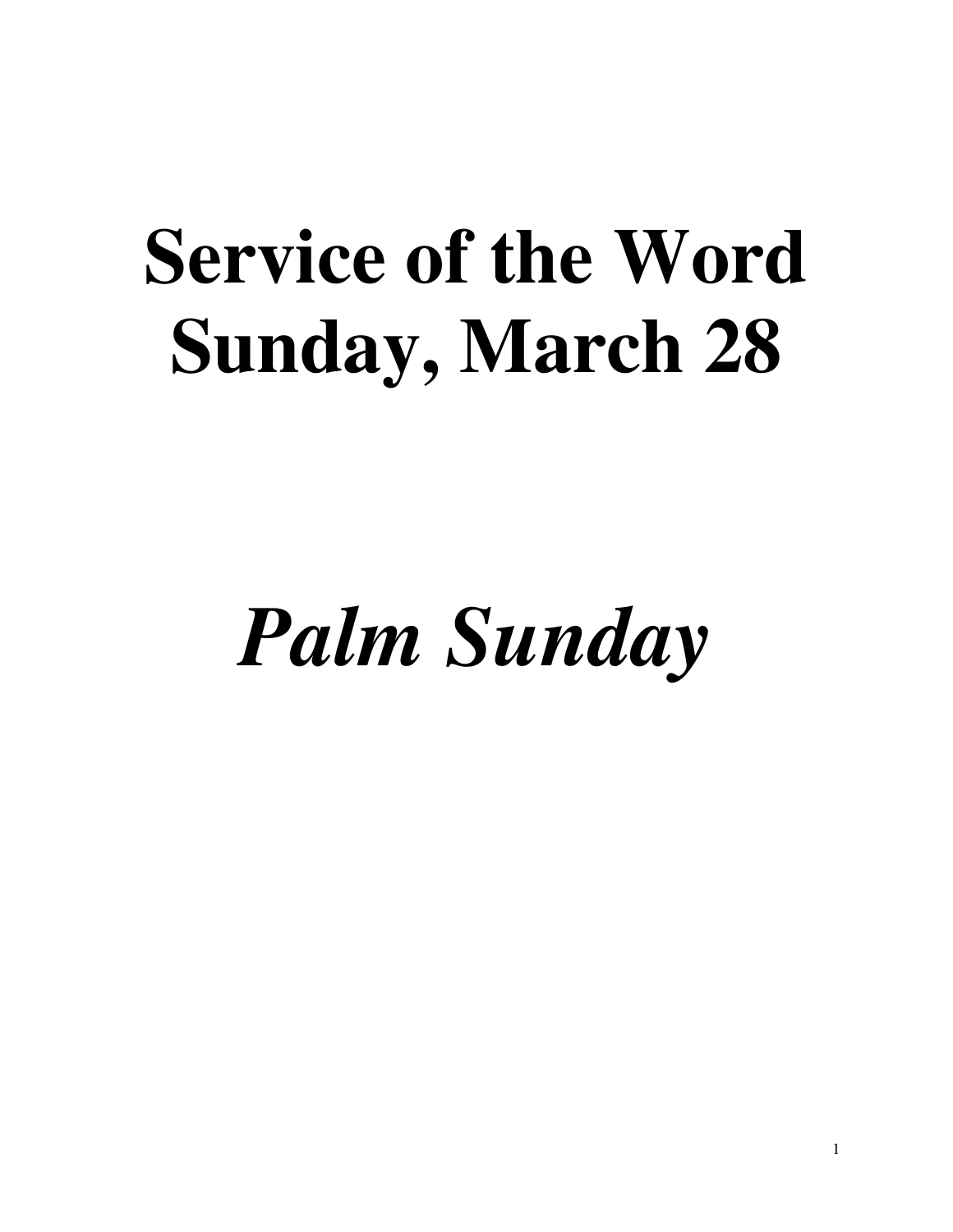## **WELCOME**

## **PROCESSION AND BLESSING OF PALMS**

Blessed is the one who comes in the name of the Lord. **Hosanna in the highest.** 

#### **PROCESSIONAL GOSPEL:**

The holy gospel according to St. John, the  $12<sup>th</sup>$  Chapter **Glory to you, O Lord.** 

#### **JOHN 12:12-16**

Five days before the Passover the great crowd that had come to the festival heard that Jesus was coming to Jerusalem. So they took branches of palm trees and went out to meet him, shouting,

"Hosanna!

 Blessed is the one who comes in the name of the Lord the King of Israel!"

Jesus found a young donkey and sat on it; as it is written:

"Do not be afraid, daughter of Zion.

Look, your king is coming,

sitting on a donkey's colt!"

His disciples did not understand these things at first; but when Jesus was glorified, then they remembered that these things had been written of him and had been done to him.

#### **BLESSING OF PALMS**

The Lord be with you. **And also with you.** 

Let us pray. We praise you, O God, for redeeming the world through our Savior Jesus Christ. Today he entered the holy city in triumph and was proclaimed messiah and king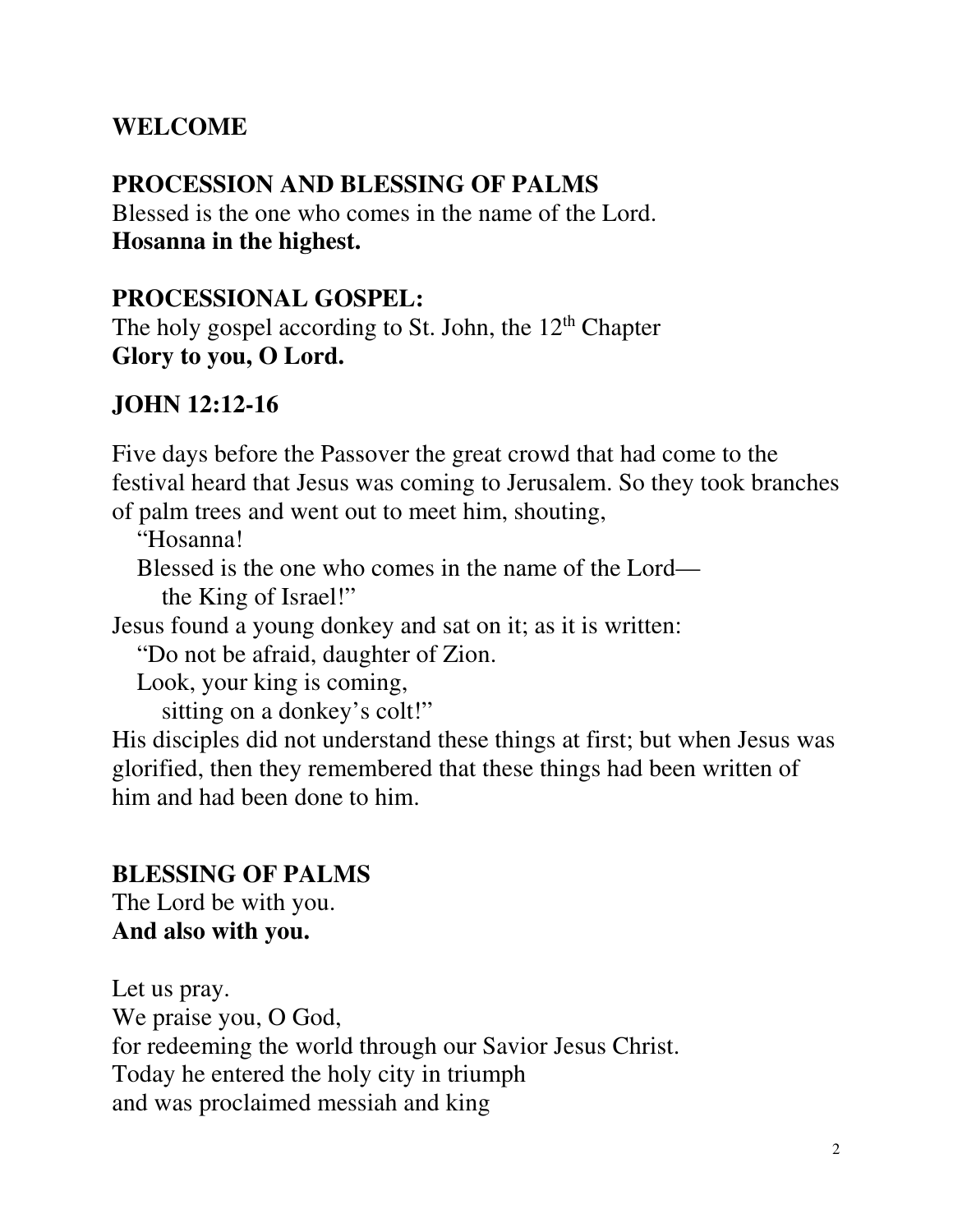by those who spread garments and branches along his way. Bless these branches and those who carry them. Grant us grace to follow our Lord in the way of the cross, so that, joined to his death and resurrection, we enter into life with you; through the same Jesus Christ, who lives and reigns with you and the Holy Spirit, one God, now and forever. **Amen.** 

#### **PROCESSION**

Let us go forth in peace, **in the name of Christ. Amen.** 

#### **ALL GLORY, LAUD, AND HONOUR (ELW 344)**

All glory, laud, and honor to you, redeemer, king, to whom the lips of children made sweet hosannas ring.

You are the king of Israel and David's royal Son, now in the Lord's name coming, our King and Blessed One.

All glory, laud, and honor to you, redeemer, king, to whom the lips of children made sweet hosannas ring.

The company of angels are praising you on high; creation and all mortals in chorus make reply.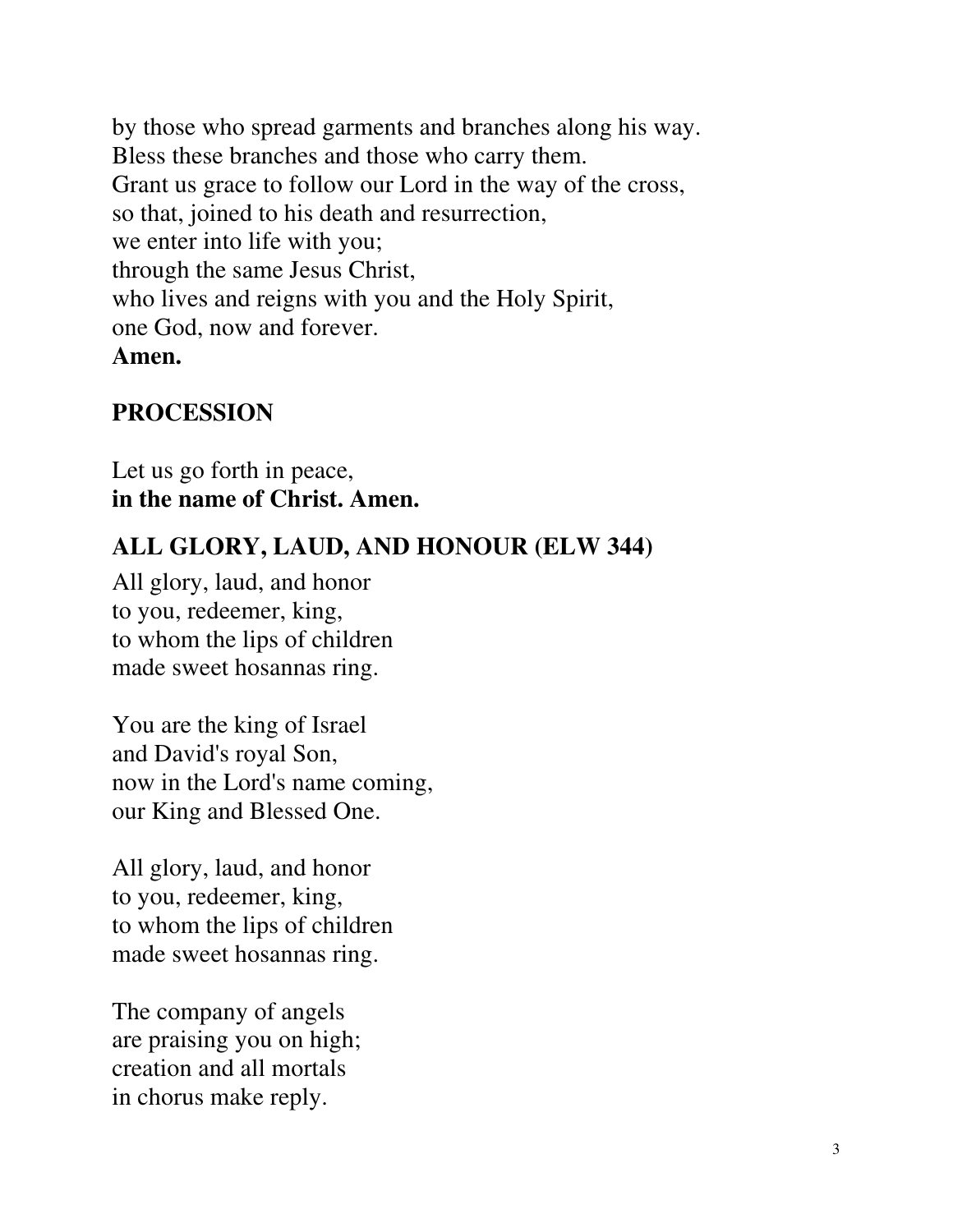All glory, laud, and honor to you, redeemer, king, to whom the lips of children made sweet hosannas ring.

To you, before your passion, they sang their hymns of praise. To you, now high exalted, our melody we raise.

*Text: Theodulph of Orleans, c. 760–821; tr. John Mason Neale, 1818–1866, alt. Music: Melchior Teschner, 1584–1635 Performance and arrangement © Copyright 2018 by Nathan Drake* 

## **CHILDREN'S TIME**

# **PRAYER OF THE DAY (CHILDREN'S VERSION)**

**L** The Lord be with you.

## **C And also with you.**

**L** Let us pray….

O God of mercy and might, you have established your rule in the human heart through the servanthood of Jesus Christ. By your Spirit, keep us in the joyful procession of those who welcome Jesus as Lord; gather us around the cross of Christ; and preserve us until the resurrection, through Jesus Christ, our Saviour and Lord, who lives and reigns with you and the Holy Spirit, one God, now and forever.

#### **Amen.**

## **FIRST READING: ISAIAH 50:4-9A**

A reading from Isaiah.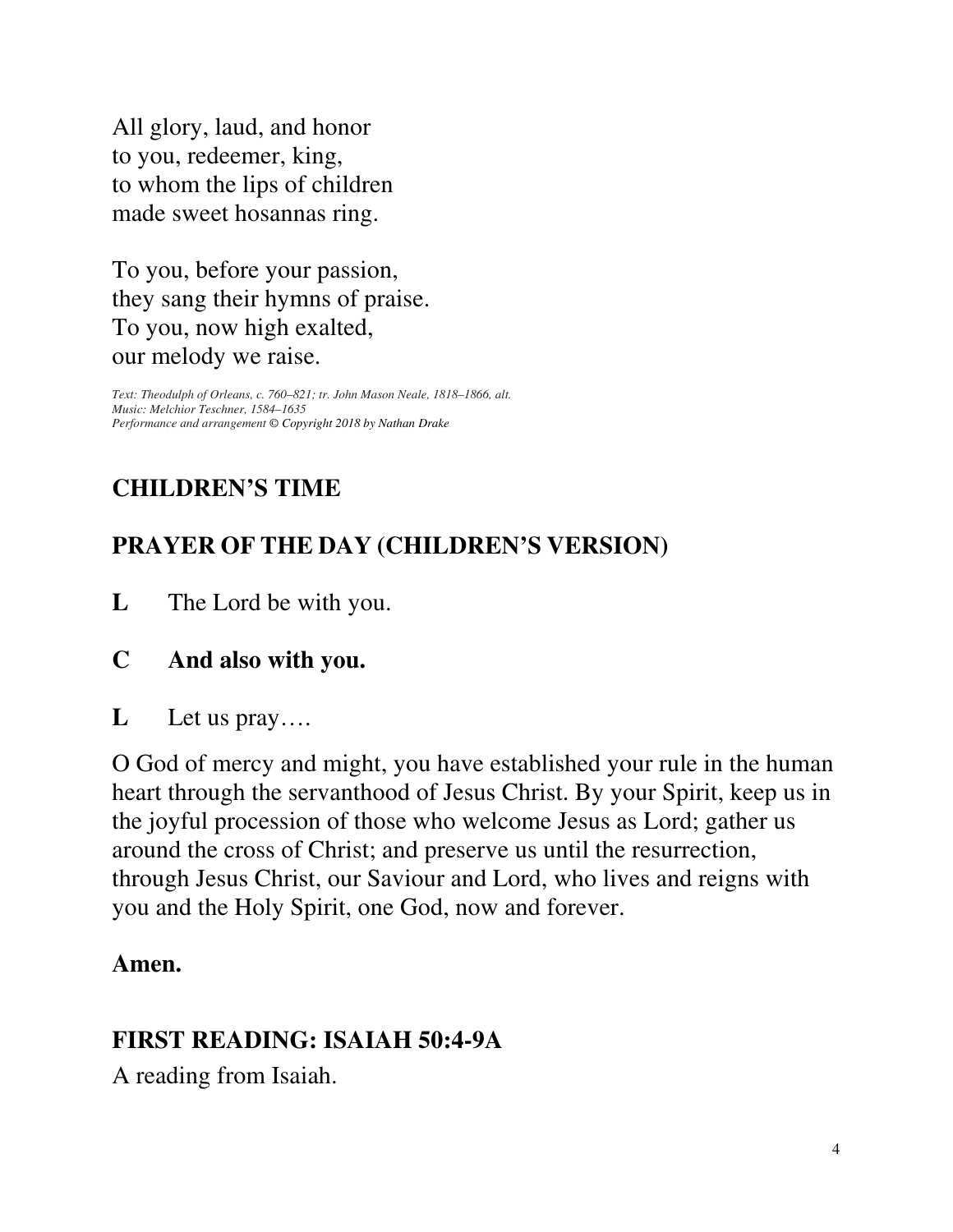<sup>4</sup>The Lord GOD has given me the tongue of a teacher, that I may know how to sustain the weary with a word. Morning by morning he wakens wakens my ear to listen as those who are taught.

<sup>5</sup>The Lord GOD has opened my ear, and I was not rebellious, I did not turn backward.

<sup>6</sup>I gave my back to those who struck me, and my cheeks to those who pulled out the beard;

 I did not hide my face from insult and spitting.

 $7$ The Lord GOD helps me; therefore I have not been disgraced; therefore I have set my face like flint, and I know that I shall not be put to shame;

 $8$ he who vindicates me is near. Who will contend with me? Let us stand up together. Who are my adversaries? Let them confront me.  $9a$ It is the Lord GOD who helps me; who will declare me guilty?

The word of the Lord.

**Thanks be to God.**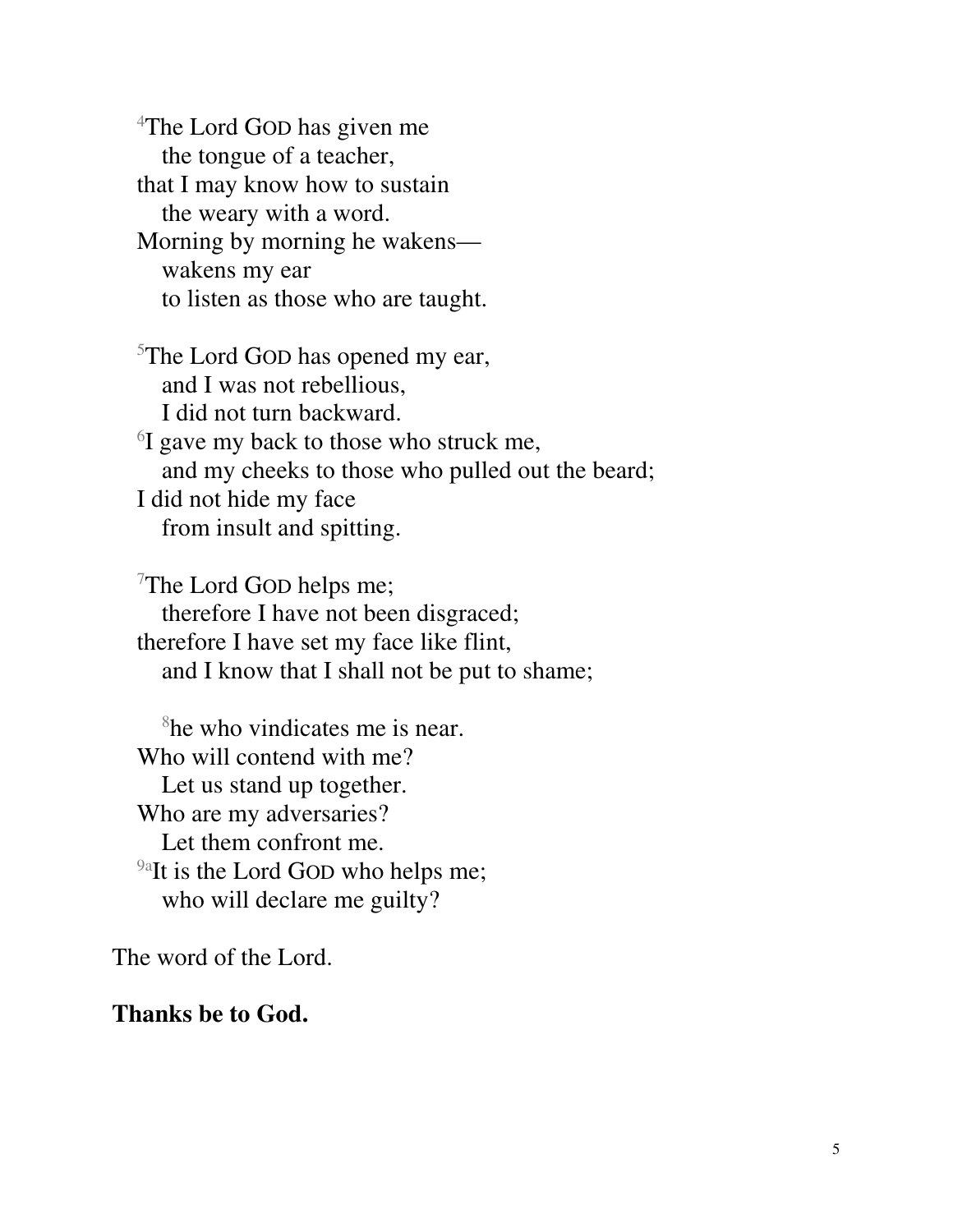L Please join me in reading the Psalm responsively by verse, beginning and ending with the refrain.

#### **PSALM 31:9-16**

#### *Refrain: Into your hands, O LORD, I commend my spirit. (Ps. 31:5)*

<sup>9</sup>Have mercy on me, O LORD, for I am in trouble;

my eye is consumed with sorrow, and also my throat and my belly.

#### <sup>10</sup>**For my life is wasted with grief, and my years with sighing; my strength fails me because of affliction, and my bones are consumed.**

 $11$ I am the scorn of all my enemies, a disgrace to my neighbors, a dismay to my acquaintances;

when they see me in the street they avoid me.

#### <sup>12</sup>**Like the dead I am forgotten, out of mind; I am as useless as a broken pot. R**

 $13$ For I have heard the whispering of the crowd; fear isall around; they put their heads together against me; they plot to ltake my life.

<sup>14</sup>**But as for me, I have trusted in you, O LORD. I have said, "You are my God.**

 $15$ My times are in your hand;

 rescue me from the hand of my enemies, and from those who persecute me.

<sup>16</sup>**Let your face shine upon your servant; save me in your steadfast love." R**

*Refrain: Into your hands, O LORD, I commend my spirit. (Ps. 31:5)*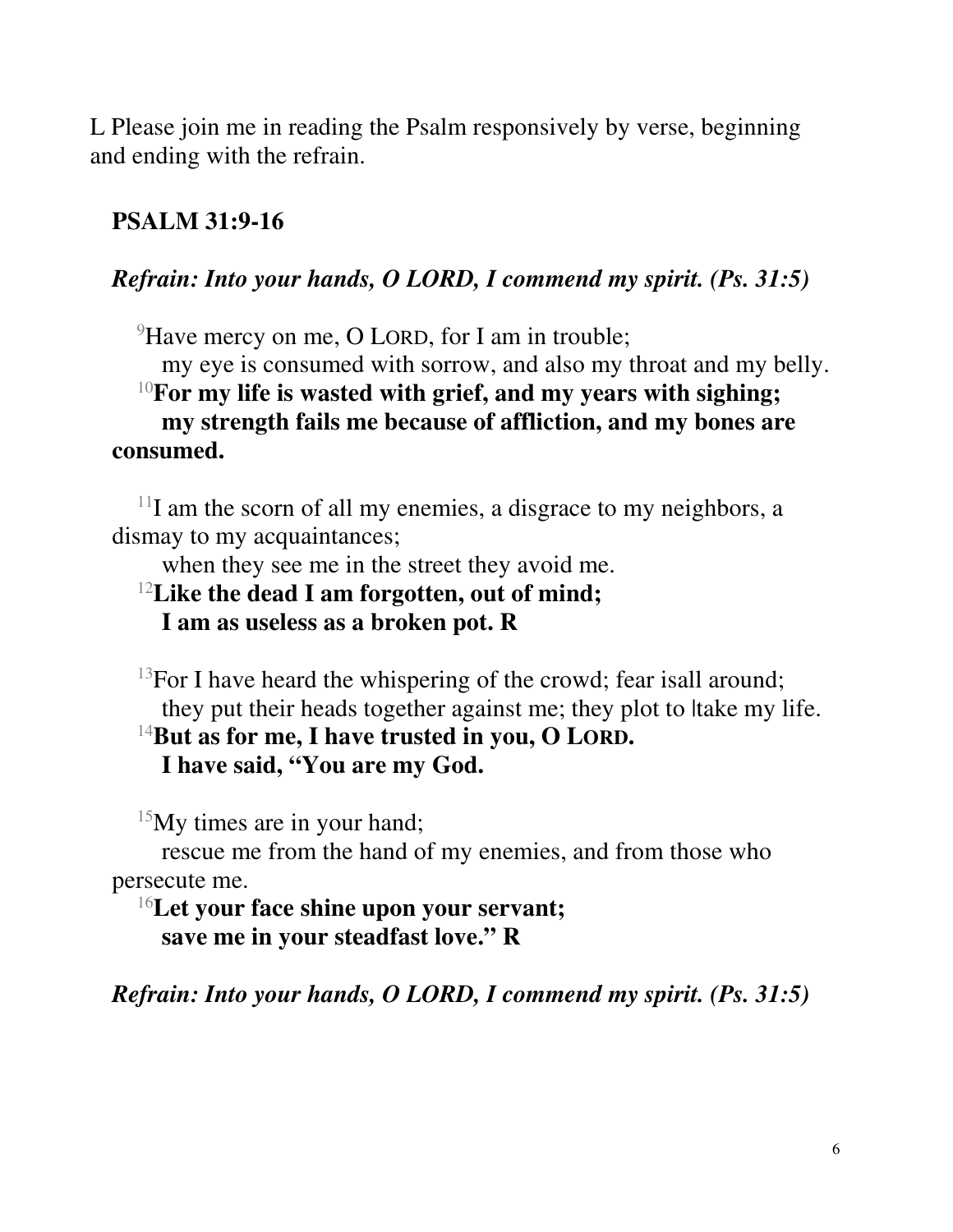#### **SECOND READING: PHILIPPIANS 2:5-11**

A reading from Philippians

<sup>5</sup>Let the same mind be in you that was in Christ Jesus,  $6$ who, though he was in the form of God, did not regard equality with God as something to be exploited, <sup>7</sup>but emptied himself, taking the form of a slave, being born in human likeness. And being found in human form, <sup>8</sup>he humbled himself and became obedient to the point of death even death on a cross. <sup>9</sup>Therefore God also highly exalted him and gave him the name that is above every name,  $10$ so that at the name of Jesus every knee should bend, in heaven and on earth and under the earth,

 $11$  and every tongue should confess that Jesus Christ is Lord, to the glory of God the Father.

The word of the Lord.

## **Thanks be to God.**

## **GOSPEL ACCLAMATION**

**Let your steadfast love come to us, O Lord. Let your steadfast love come to us, O Lord. Save us as you promised; we will trust your word. Let your steadfast love come to us, O Lord.**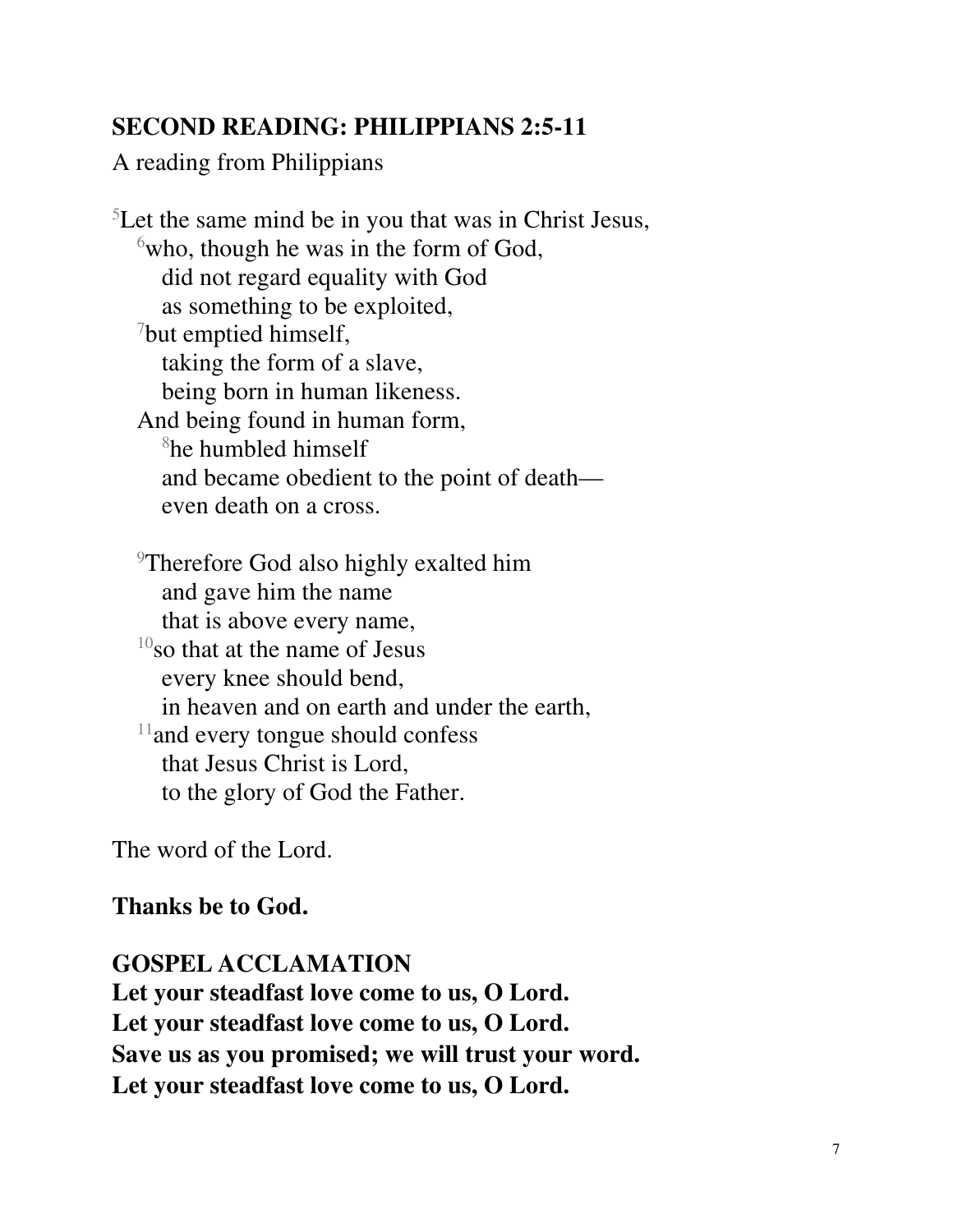#### **GOSPEL: MARK 15:1-15, 25-40**

The Holy Gospel according to St. Mark, the 15th chapter. **Glory to you, O Lord.** 

As soon as it was morning, the chief priests held a consultation with the elders and scribes and the whole council. They bound Jesus, led him away, and handed him over to Pilate. Pilate asked him, "Are you the King of the Jews?" He answered him, "You say so." Then the chief priests accused him of many things. <sup>4</sup>Pilate asked him again, "Have you no answer? See how many charges they bring against you." <sup>5</sup>But Jesus made no further reply, so that Pilate was amazed.

 $6$ Now at the festival he used to release a prisoner for them, anyone for whom they asked. <sup>7</sup>Now a man called Barabbas was in prison with the rebels who had committed murder during the insurrection. <sup>8</sup>So the crowd came and began to ask Pilate to do for them according to his custom. <sup>9</sup>Then he answered them, "Do you want me to release for you the King of the Jews?" <sup>10</sup>For he realized that it was out of jealousy that the chief priests had handed him over.  $^{11}$ But the chief priests stirred up the crowd to have him release Barabbas for them instead. <sup>12</sup>Pilate spoke to them again, "Then what do you wish me to do with the man you call the King of the Jews?"  $^{13}$ They shouted back, "Crucify him!"  $^{14}$ Pilate asked them, "Why, what evil has he done?" But they shouted all the more, "Crucify him!" <sup>15</sup>So Pilate, wishing to satisfy the crowd, released Barabbas for them; and after flogging Jesus, he handed him over to be crucified.

<sup>25</sup>It was nine o'clock in the morning when they crucified him. <sup>26</sup>The inscription of the charge against him read, "The King of the Jews."  $27$ And with him they crucified two bandits, one on his right and one on his left. <sup>29</sup>Those who passed by derided him, shaking their heads and saying, "Aha! You who would destroy the temple and build it in three days, <sup>30</sup>save yourself, and come down from the cross!" <sup>31</sup>In the same way the chief priests, along with the scribes, were also mocking him among themselves and saying, "He saved others; he cannot save himself.  $32$ Let the Messiah, the King of Israel, come down from the cross now, so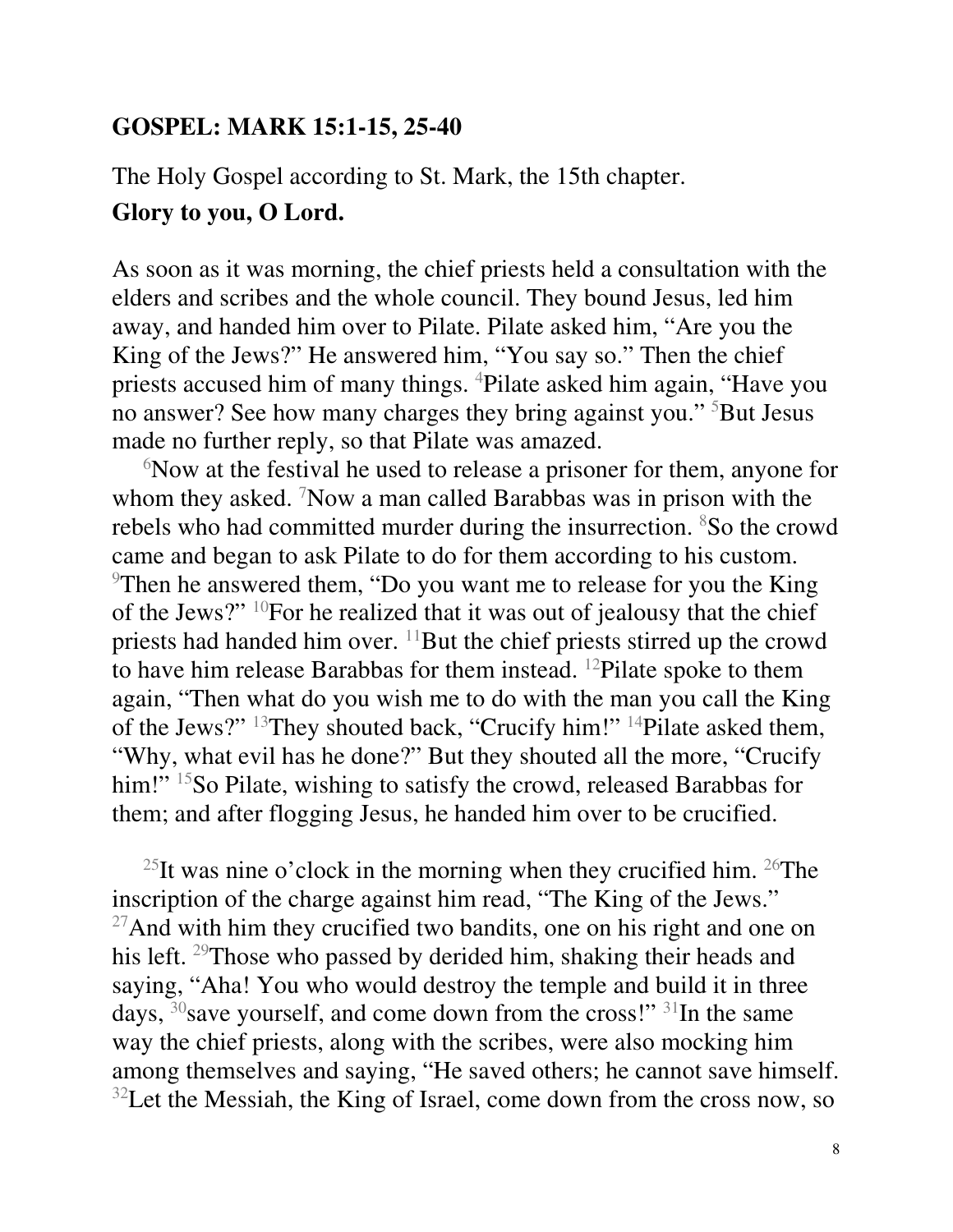that we may see and believe." Those who were crucified with him also taunted him.

 $33$ When it was noon, darkness came over the whole land until three in the afternoon. <sup>34</sup>At three o'clock Jesus cried out with a loud voice, "Eloi, Eloi, lema sabachthani?" which means, "My God, my God, why have you forsaken me?" <sup>35</sup>When some of the bystanders heard it, they said, "Listen, he is calling for Elijah." <sup>36</sup>And someone ran, filled a sponge with sour wine, put it on a stick, and gave it to him to drink, saying, "Wait, let us see whether Elijah will come to take him down." <sup>37</sup>Then Jesus gave a loud cry and breathed his last. <sup>38</sup>And the curtain of the temple was torn in two, from top to bottom. <sup>39</sup>Now when the centurion, who stood facing him, saw that in this way he breathed his last, he said, "Truly this man was God's Son!" [

 $40$ There were also women looking on from a distance; among them were Mary Magdalene, and Mary the mother of James the younger and of Joses, and Salome. <sup>41</sup>These used to follow him and provided for him when he was in Galilee; and there were many other women who had come up with him to Jerusalem.

#### **SERMON**

#### **HYMN OF THE DAY – YOU ARE MY ALL IN ALL**

You are my strength When I am weak You are the treasure That I seek You are my all in all Seeking You as a precious jew'l Lord to give up I'd be a fool You are my all in all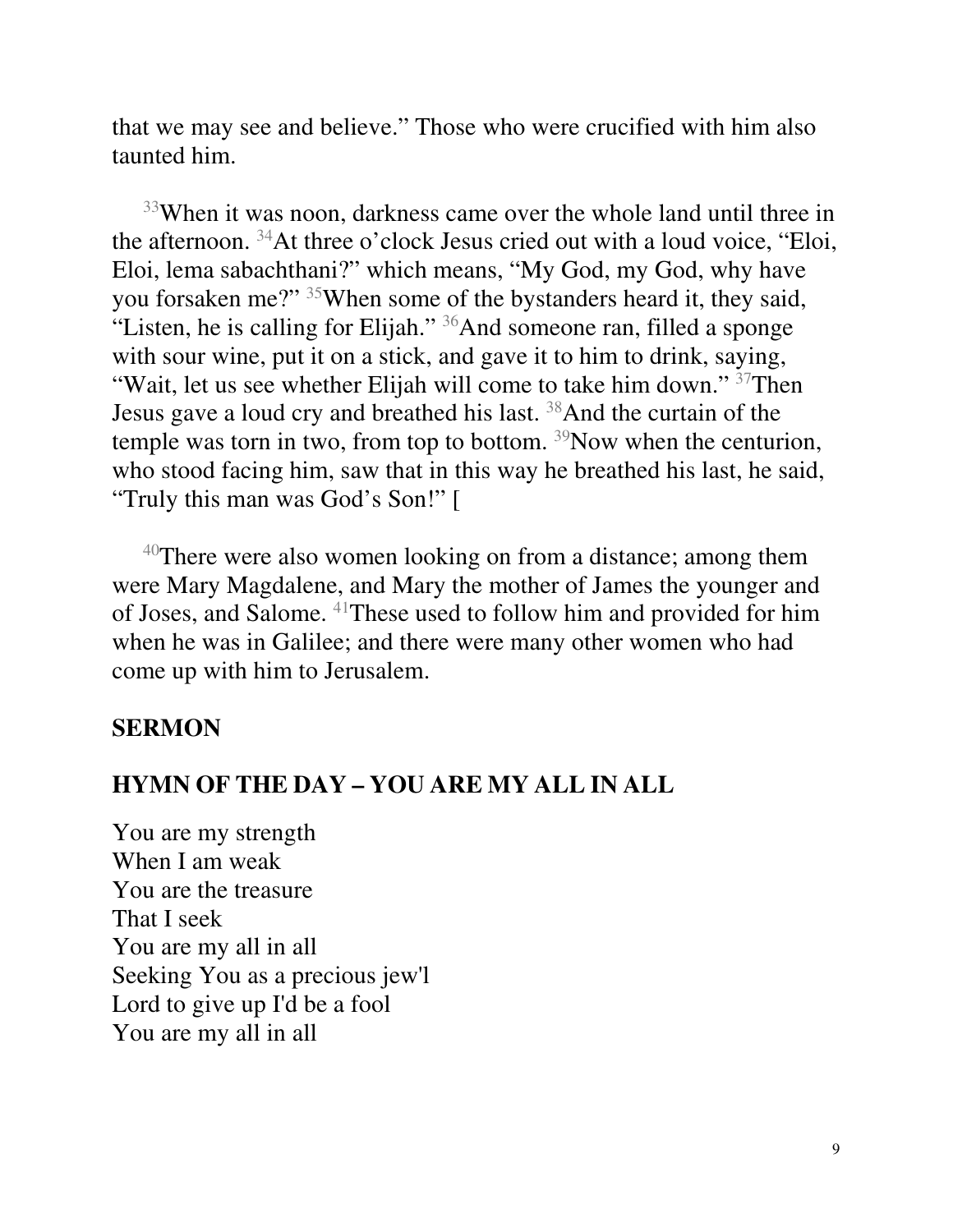Jesus Lamb of God Worthy is Your name Jesus Lamb of God Worthy is Your name

Taking my sin My cross my shame Rising again I bless Your name You are my all in all When I fall down You pick me up When I am dry You fill my cup You are my all in all

Jesus Lamb of God Worthy is Your name Jesus Lamb of God Worthy is Your name

*Words and music by Dennis Jernigan © 1991 Shepherd's Heart Music, Admin. By Word, Inc. Reprinted by permission under CCLI License #2880894*

#### **APOSTLES' CREED**

**I believe in God, the Father almighty, creator of heaven and earth. I believe in Jesus Christ, God's only Son, our Lord, who was conceived by the Holy Spirit, born of the virgin Mary, suffered under Pontius Pilate, was crucified, died, and was buried; he descended to the dead.\* On the third day he rose again; he ascended into heaven, he is seated at the right hand of the Father, and he will come to judge the living and the dead.**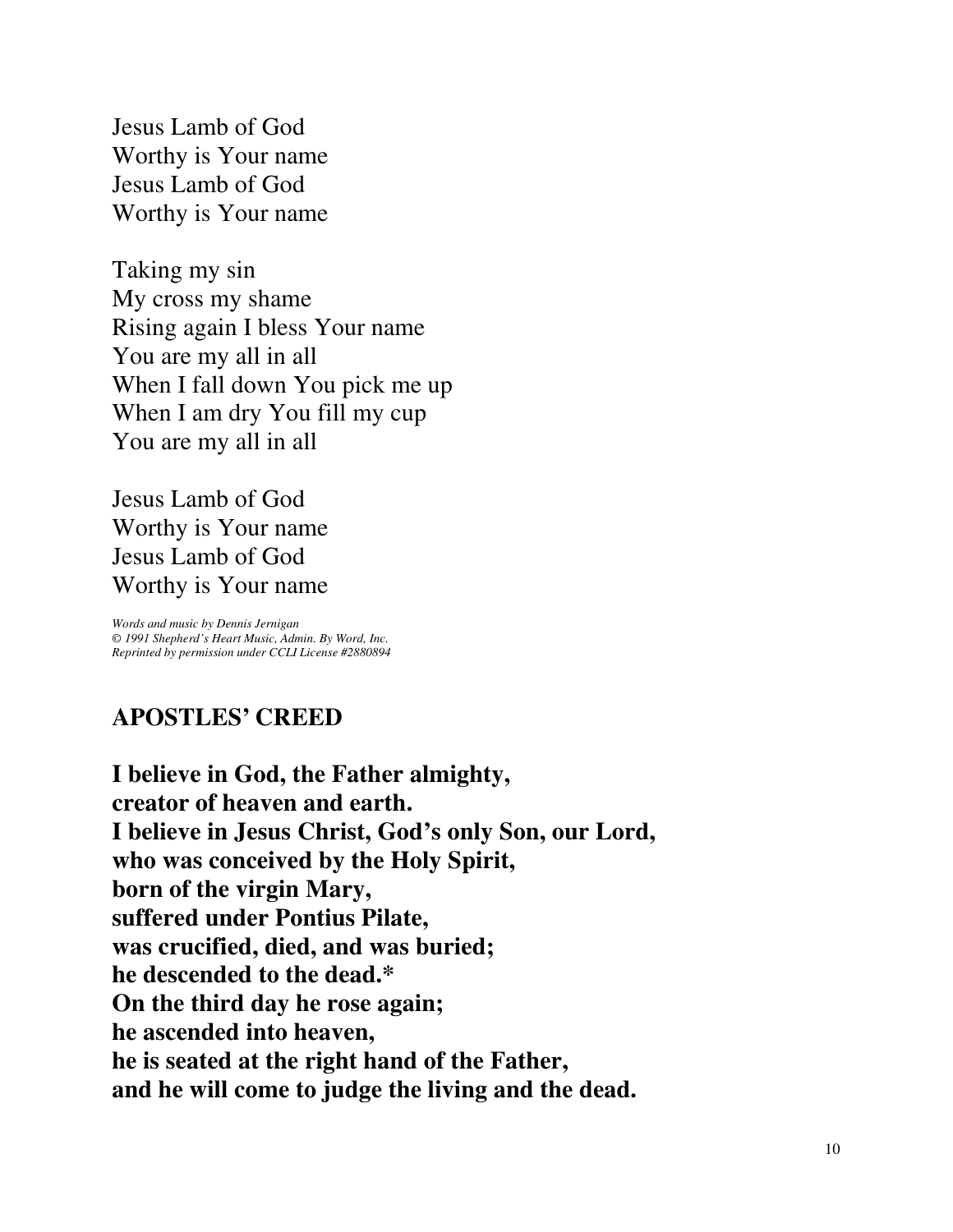**I believe in the Holy Spirit, the holy catholic church, the communion of saints, the forgiveness of sins, the resurrection of the body, and the life everlasting. Amen.**

## **PRAYERS OF INTERCESSION**

Relying on the promises of God, we pray boldly for the church, the world, and all in need.

In Jesus you came among us as a suffering servant. Give your church the gift of humility. Redeem your people from pride and the certainty that we always know your will. Heal us and empower us to serve as Christ served. Hear us, O God.

#### **Your mercy is great.**

In creation, life springs from death. Redeem your creation awaiting resurrection. Restore lost habitats and endangered species, create new possibilities for areas affected by climate change, grant relief from natural disasters, and nurture new growth as spring settles in. Hear us, O God.

#### **Your mercy is great.**

Jesus was handed over to the powers of this world. In all nations, instruct the powerful, that they would not exploit their power but maintain justice, seek the well-being of all, and serve those in greatest need. Hear us, O God.

#### **Your mercy is great.**

On the cross Jesus joined all who are forsaken. Be with those who are imprisoned or condemned, defend those who are falsely accused, and strengthen those who are mocked or bullied. Hear us, O God. **Your mercy is great.**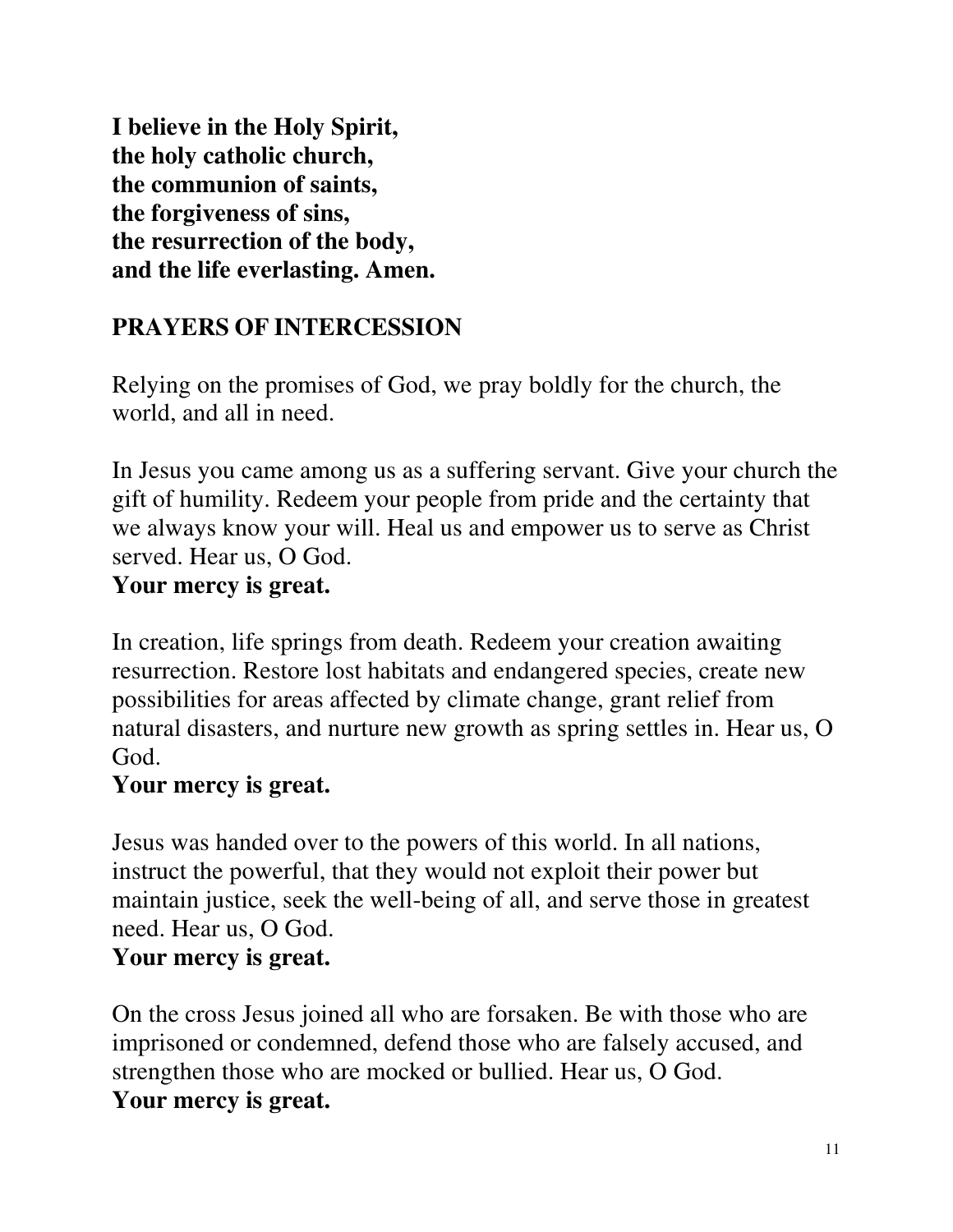In Jesus, your kingdom drew near to us, and those who suffered in body and mind were healed. Give courage and peace to those who live with illness of any kind, especially Gord and all those who know whom we remember before you now…. Give the gift of healing that only you can give. Hear us, O God,

## **Your mercy is great.**

You are with us at life's beginning and at life's end. Give peace to those who are dying; give comfort to those who grieve; bless all those in our midst who care for others. Bless those who work in palliative care, those who work in funeral homes, and all those who support the grieving. Hear us, O God.

## **Your mercy is great.**

You inspired the centurion to confess Jesus as your Son. We praise you for the faith you have given to people of all places and times. Give us also such faith to trust the promises of baptism and, with them, to look for the resurrection of the dead. Hear us, O God.

#### **Your mercy is great.**

We entrust ourselves and all our prayers to you, O faithful God, through Jesus Christ our Lord. **Amen.**

## **SHARING OF THE PEACE**

## **LORD'S PRAYER**

Even in different places and even in different times we are gathered into one by the Holy Spirit. So as one people, we pray as Jesus taught:

**Our Father in heaven, hallowed be your name, your kingdom come, your will be done, on earth as in heaven. Give us today our daily bread. Forgive us our sins as we forgive those who sin against us.**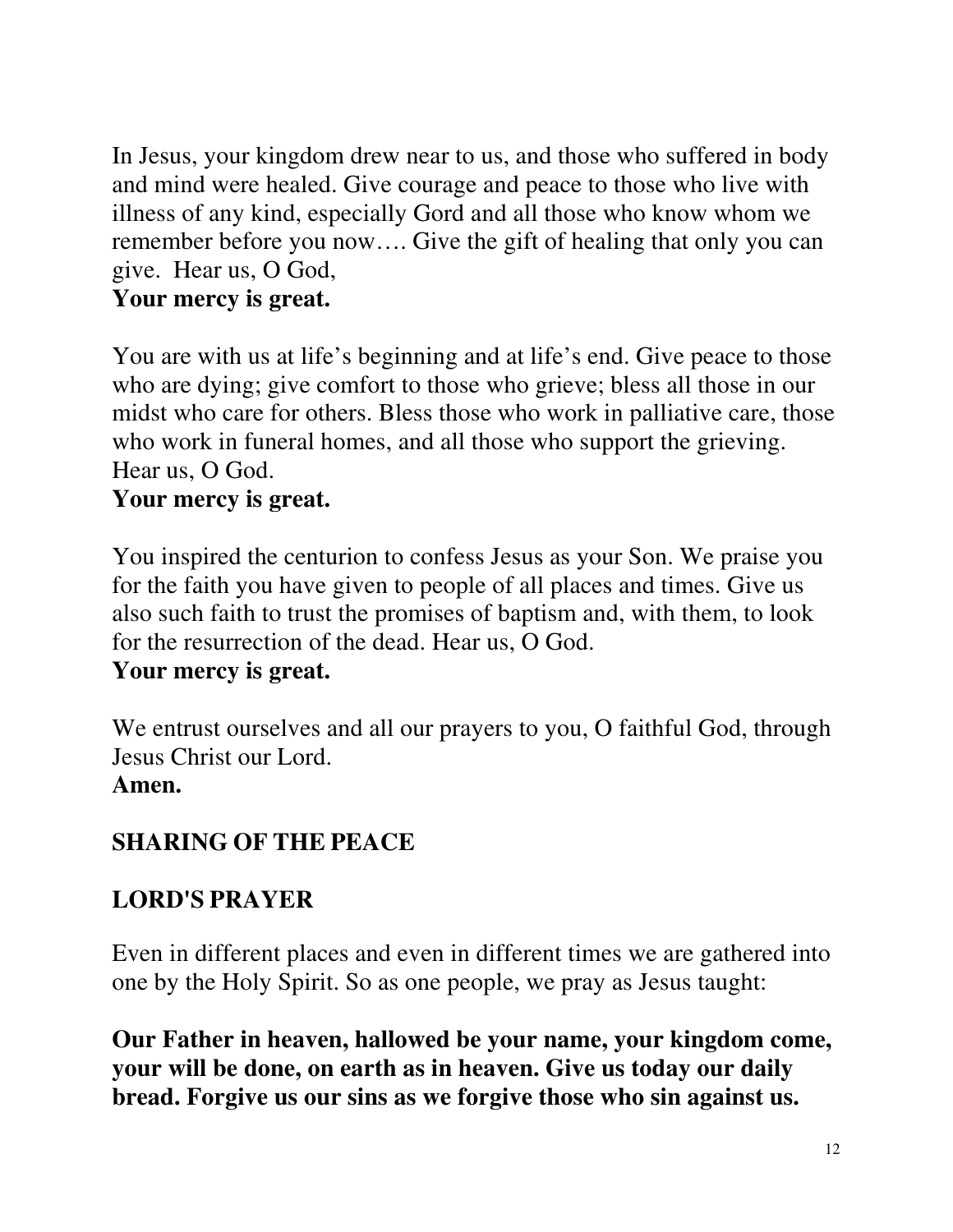## **Save us from the time of trial and deliver us from evil. For the kingdom, the power, and the glory are yours, now and forever. Amen.**

## **BLESSING**

The Lord bless you and keep you. The Lord's face shine on you with grace and mercy. The Lord look upon you with favour and give you peace.

**Amen** 

## **SENDING HYMN – LORD, WHOSE LOVE IN HUMBLE SERVICE (ELW 712)**

Lord, whose love in humble service bore the weight of human need, who upon the cross, forsaken, worked your mercy's perfect deed: we, your servants, bring the worship not of voice alone, but heart; consecrating to your purpose ev'ry gift which you impart.

Still your children wander homeless; still the hungry cry for bread; still the captives long for freedom; still in grief we mourn our dead. As you, Lord, in deep compassion healed the sick and freed the soul, by your Spirit send your power to our world to make it whole.

As we worship, grant us vision, till your love's revealing light in its height and depth and greatness dawns upon our quickened sight,